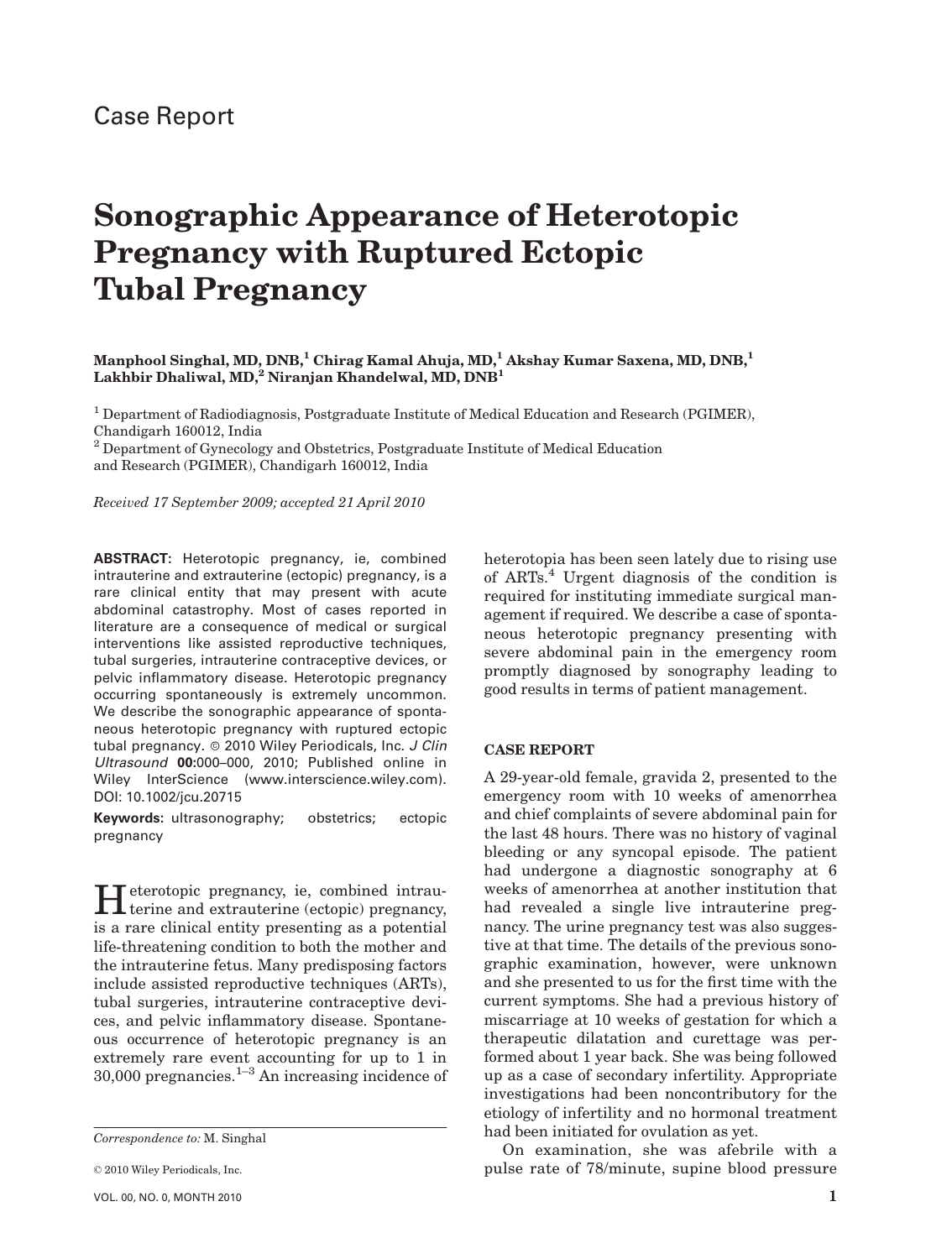of 104/80 mm Hg, and hemoglobin of 10.1 g/dL. There was mild abdominal distension with tenderness in the lower abdomen. Vaginal examination revealed 10 weeks size uterus along with cervical tenderness and clinically there was a doubt regarding ectopic pregnancy as well. Transabdominal sonography using a HDI 5000 scanner (Philips Ultrasound, Bothell, WA) showed a single live intrauterine fetus with an approximate gestational age of 10 weeks and a moderate amount of free fluid in the peritoneal cavity with internal echoes. A complex left adnexal mass was also appreciated which, however, could not be characterized due to the presence of overlying bowel gas. With a diagnosis of heterotopic pregnancy in mind and a hemorrhagic corpus luteal cyst in the differential, we decided to perform a tranvaginal sonographic (TVUS) examination. The patient was asked to empty her bladder for TVUS during which she suffered a syncopal attack. TVUS confirmed the intrauterine pregnancy with the presence of an anechoic lesion in the left adnexa having an echogenic eccentric mural nodule representing a fetal pole in a gestational sac (Figure 1A). However, Doppler evaluation did not reveal increased peripheral vascularity in the adnexal lesion or the presence of cardiac activity (Figure 1B). With the diagnosis of heterotopic pregnancy confirmed on sonographic examination, she was immediately taken to the operating room. Because there was hemoperitoneum and the patient was hypotensive, a laparotomy was performed. Intraoperative findings revealed a leaking left tubal pregnancy with a moderate amount of peritoneal blood (approximately 1 liter). Left salpingectomy was performed along with peritoneal lavage. The uterus was left untouched so the intrauterine pregnancy could continue. Follow-up transabdominal sonography showed normal intrauterine fetus with cardiac activity. The patient delivered a healthy female child at 39 weeks of gestation by emergency cesarean section, which was done because of nonprogression of labor. The neonate weighed 2.9 kg with good Apgar score at birth. The mother and child were discharged in good health on postoperative day 6.

## DISCUSSION

Heterotopic pregnancy refers to a combination of one or more intrauterine pregnancies in association with an extrauterine (ectopic) pregnancy, which may be tubal (most common), ovarian, cervical, or cornual. It is rare, with an incidence of 1





FIGURE 1. (A) Transvaginal sonogram shows intrauterine fetus and an anechoic lesion in the left adnexa with an echogenic eccentric mural nodule (arrow) representing a fetal pole in a gestational sac. (B) Transvaginal color Doppler sonogram shows fetal cardiac activity in intrauterine gestation but no increased peripheral vascularity or presence of cardiac activity in the adnexal lesion (arrow).

in 30,000 pregnancies as spontaneous occurrence and 0.9 to 2.9% in association with ART.<sup>1,3</sup> Predisposing factors include the increasing use of ART like ovulation induction and artificial insem $ination<sup>4</sup>$  tubal surgery, intrauterine contraceptive devices insertion, and pelvic inflammatory disease. Rarely it is a spontaneous event. Heterotopic pregnancy results from simultaneous fertilization of two or more ova. Release of multiple ova commonly results with ovulation-inducing drugs like clomifene, which also alters the myoelectric potential of the fallopian tubes, thus increasing the risk of multiple zygote formation. The hydrostatic forces generated during embryo transfer may also contribute to the increased risk.<sup>4</sup>

Most cases of heterotopic pregnancy occur in women who are being followed regularly after ovulation induction/artificial insemination regimens and are detected incidentally. These account for 54% of all cases and are therefore